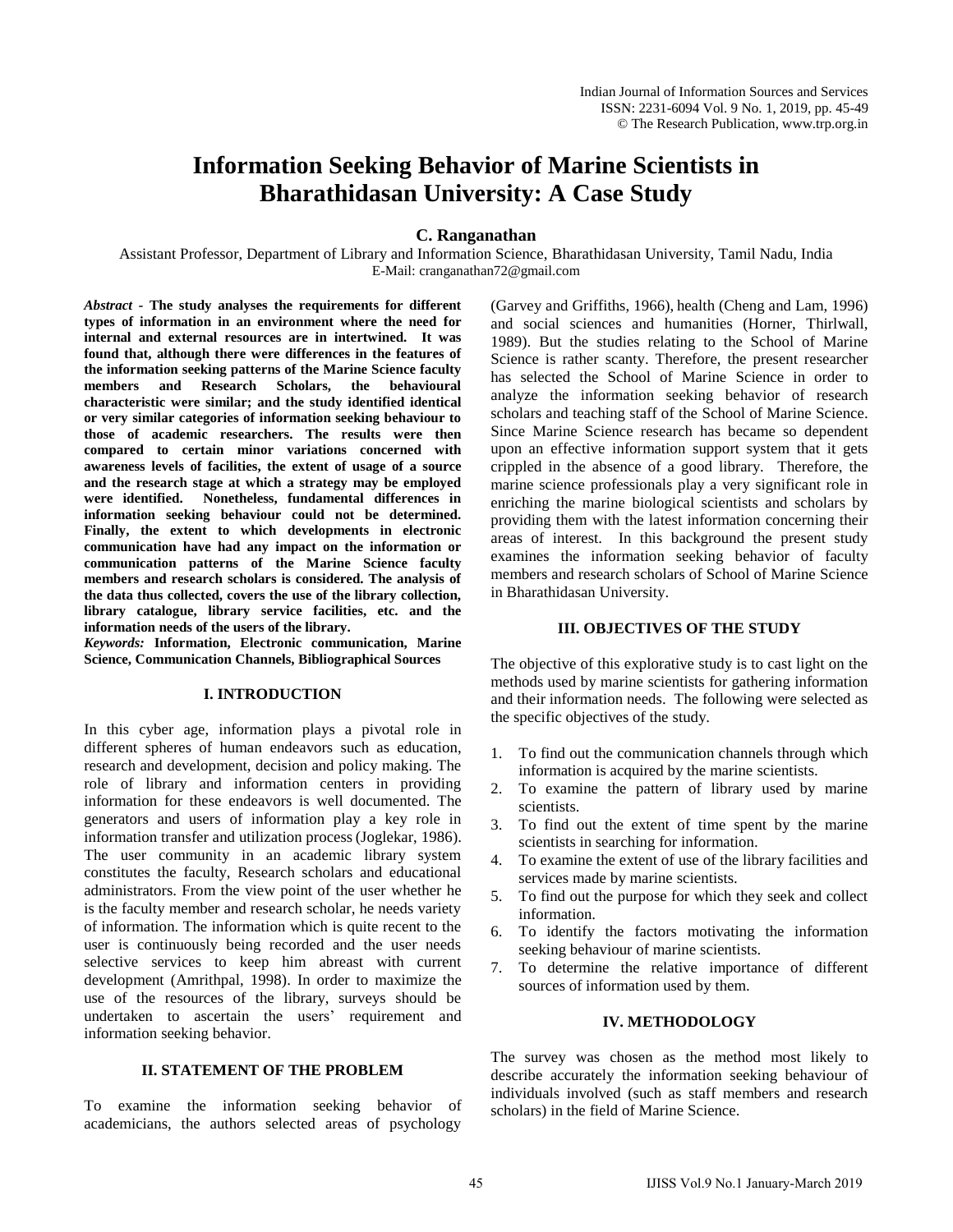## *A. Survey Format*

The survey collected data to describe respondent's information seeking behavior and to relate this behavior to a number of variable. The survey form included questions about characteristic of the respondents that might influence their information seeking behaviour.

## *B. Sample Selection*

The study population consisted of faculty members and research scholars of the School of Marine Science in Bharathidasan University, Tiruchirappalli. The data was collected from the respondents through the questionnaire. A total of twenty faculty members were working and fifty research scholars studying in this department and the questionnaire designed for the purpose was distributed to all of them. Out of which fifty eight responded to our request with a response rate of 82.8.This sample was surveyed and the responses ( $n = 58$ ) analysed.

#### **V. ANALYSIS**

Marine biological literature appears in a wide variety of sources. The present research examines the information seeking behavior of teaching members and research scholars of marine science.

#### *A. General Information*

| Category                   | Male | Female | Total | Percentage |
|----------------------------|------|--------|-------|------------|
| Professor                  | 3    |        |       | 5.2        |
| Associate professor        |      |        |       | 5.2        |
| <b>Assistant Professor</b> |      |        | 10    | 17.2       |
| Ph.D. Scholar              | 25   |        | 30    | 51.8       |
| M.Phil. Scholar            | 10   |        | 12    | 20.6       |
| Total                      | 49   |        | 58    | 100%       |

TABLE I POSITION OF THE RESPONDENTS

From the table I, it is inferred that the existing gender inequality in the distribution of position help particularly among the staff members of the School of Marine Science in Bharathidasan University. For instance, male staff members constitute 24.13 percent and female 3.44 per cent. In short, male members are five times more when compared to women members in the School of Marine Science. Besides, the female representation is absent in some positions viz., Professors and Associate Professor. The position wise distribution of respondents indicates that as hierarchy moves up in the ladder, the number of staff members goes down. C. Ranganathan<br>
In Survey Format<br>
Information secking behavior and to describe respondent's<br>
The survey rolleted data to describe respondent's a<br>
information secking behavior and to relate this behavior to a subset<br>
Infor

## *B. Formal Communication*

Table II represents the formal communication of the sample respondents and explains that the highest contribution in all the three type of formal communication is made by the Readers. The average number of research papers published in national journal per Associate professor has been 74.66 followed by Professors (40.0) and Lecturers (15.3) and Research Scholars (1.3). The same trend is prevailing in the publication of research articles in international journals and in the publication of books. Apart from that the M.Phil. Scholars contribution about formal communication is also negligible. Hence, it is concluded that the increase in the experience of teaching and research are coping with the publications of research articles and books.

TABLE II FORMAL COMMUNICATION OF THE SAMPLE RESPONDENTS OF THE MARINE SCIENTISTS

|                            |                                                                  | <b>Formal Communication</b>      |              |  |  |  |  |  |  |  |
|----------------------------|------------------------------------------------------------------|----------------------------------|--------------|--|--|--|--|--|--|--|
| Category                   | <b>No. of Average Publication of Research</b><br><b>Articles</b> |                                  |              |  |  |  |  |  |  |  |
|                            | <b>National</b><br><b>Journals</b>                               | <b>International</b><br>Journals | <b>Books</b> |  |  |  |  |  |  |  |
| Professors                 | 40.0(30.5)                                                       | 20.66 (46.06)                    | 1.0(9.65)    |  |  |  |  |  |  |  |
| Associate<br>professor     | 74.66 (56.9)                                                     | 20.66 (46.06)                    | 8.33 (80.41) |  |  |  |  |  |  |  |
| Assistant<br>Professor     | 15.3(11.6)                                                       | 3.3(7.36)                        | 0.8(7.72)    |  |  |  |  |  |  |  |
| Ph.D.<br><b>Scholars</b>   | 1.13(0.9)                                                        | 0.23(0.52)                       | 0.23(2.22)   |  |  |  |  |  |  |  |
| M.Phil.<br><b>Scholars</b> | 0.16(0.1)                                                        |                                  |              |  |  |  |  |  |  |  |
| Total                      | 131.25 (100)                                                     | 44.85 (100)                      | 10.36 (100)  |  |  |  |  |  |  |  |

## *C. Informal Communication*

Table III describes the informal communication of the sample respondents of the Marine Scientists. Here also, the activities of informal communication are accompanied by the experience of teaching and research, if the experience increases, the informal communication activities also augments (Jange & Maheswarappa, 1998). For example, the average number of national conferences attended by Associate professor has been 41.66 and it is gradually declining if the hierarchy goes down. The research scholars participation relating to the international conferences attended and visit to abroad is very little. Thus, it is evidenced that the formal and informal activities are determined by the experience of teaching and research.

## *D. Use of Library*

Information is the essential element for progress of higher education and plays vital role in national progress proper use of information is directly related to the growth of study, research and teaching facilities and its multidirectional growth of higher education (Ranganathan, 2012). The academic libraries have been used by scientists in different manner. The use of library could be measured in various ways. One such way, which may give an idea of the use of the library, is that of finding the frequency of the visits of users to the library. For the present study, the use pattern of library includes frequency of visit to library, purpose of visit to library and sources of bibliographic information used.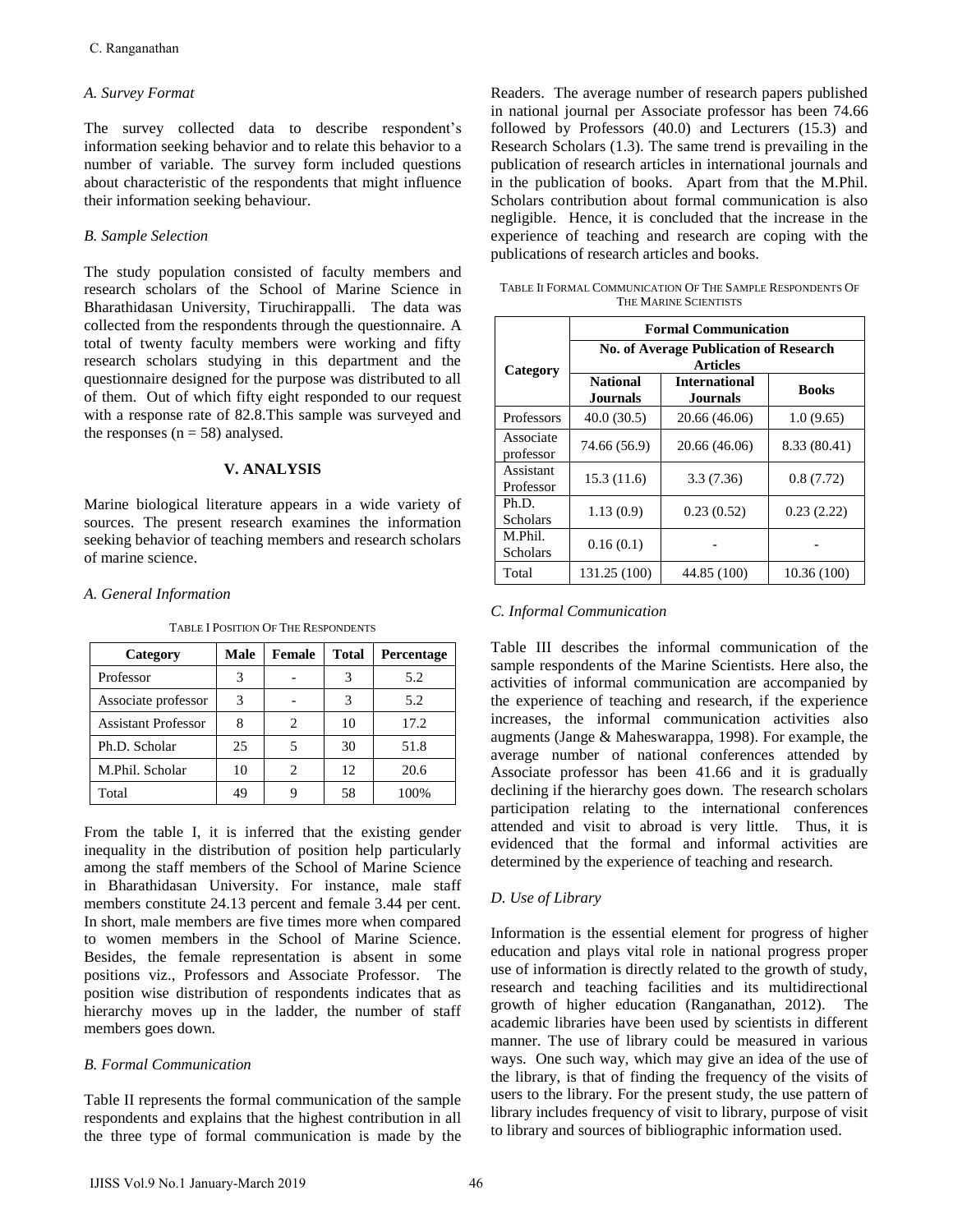|                            | <b>Informal Communication Activities</b> |                         |              |  |  |  |  |  |  |
|----------------------------|------------------------------------------|-------------------------|--------------|--|--|--|--|--|--|
| Category                   | <b>Conference attended</b>               | No. of Times visited to |              |  |  |  |  |  |  |
|                            | <b>National Conference</b>               | foreign countries       |              |  |  |  |  |  |  |
| Professors                 | 21.66 (28.89)                            | 11.0(41.46)             | 2.0(31.80)   |  |  |  |  |  |  |
| Associate professor        | 41.66 (55.57)                            | 8.0(30.15)              | 3.33 (52.94) |  |  |  |  |  |  |
| <b>Assistant Professor</b> | 8.9(11.87)                               | 2.5(9.42)               | 0.9(14.30)   |  |  |  |  |  |  |
| Ph.D. Scholars             | 2.33(3.11)                               | 5.03 (18.96)            | 0.06(0.95)   |  |  |  |  |  |  |
| M.Phil. Scholars           | 0.42(0.56)                               |                         |              |  |  |  |  |  |  |
| Total                      | 74.97 (100)                              | 26.53(100)              | 6.29(100)    |  |  |  |  |  |  |

## *1. Frequency of Visiting the Libraries*

TABLE IV FREQUENCY OF VISITING THE LIBRARIES OF MARINE SCIENTISTS

|                                                                                                                                                                                                                                                                                                                                                                                                                                                                                                                                                                                                      |       |                          |                              | <b>Informal Communication Activities</b>                          |                          |                |                                                                                                                                                                                                                                                                                                                                                                                                                                                                                                                                                                                                                                                                                                                                |                |                         |         |                       |
|------------------------------------------------------------------------------------------------------------------------------------------------------------------------------------------------------------------------------------------------------------------------------------------------------------------------------------------------------------------------------------------------------------------------------------------------------------------------------------------------------------------------------------------------------------------------------------------------------|-------|--------------------------|------------------------------|-------------------------------------------------------------------|--------------------------|----------------|--------------------------------------------------------------------------------------------------------------------------------------------------------------------------------------------------------------------------------------------------------------------------------------------------------------------------------------------------------------------------------------------------------------------------------------------------------------------------------------------------------------------------------------------------------------------------------------------------------------------------------------------------------------------------------------------------------------------------------|----------------|-------------------------|---------|-----------------------|
| Category                                                                                                                                                                                                                                                                                                                                                                                                                                                                                                                                                                                             |       |                          |                              | <b>Conference attended</b>                                        |                          |                |                                                                                                                                                                                                                                                                                                                                                                                                                                                                                                                                                                                                                                                                                                                                |                | No. of Times visited to |         |                       |
|                                                                                                                                                                                                                                                                                                                                                                                                                                                                                                                                                                                                      |       |                          | <b>National Conference</b>   | <b>International Conference</b>                                   |                          |                |                                                                                                                                                                                                                                                                                                                                                                                                                                                                                                                                                                                                                                                                                                                                |                | foreign countries       |         |                       |
| Professors                                                                                                                                                                                                                                                                                                                                                                                                                                                                                                                                                                                           |       |                          | 21.66 (28.89)                |                                                                   | 11.0(41.46)              |                |                                                                                                                                                                                                                                                                                                                                                                                                                                                                                                                                                                                                                                                                                                                                | 2.0(31.80)     |                         |         |                       |
| Associate professor                                                                                                                                                                                                                                                                                                                                                                                                                                                                                                                                                                                  |       |                          | 41.66 (55.57)                |                                                                   | 8.0(30.15)               |                |                                                                                                                                                                                                                                                                                                                                                                                                                                                                                                                                                                                                                                                                                                                                | 3.33 (52.94)   |                         |         |                       |
| <b>Assistant Professor</b>                                                                                                                                                                                                                                                                                                                                                                                                                                                                                                                                                                           |       |                          | 8.9(11.87)                   |                                                                   | 2.5(9.42)                |                |                                                                                                                                                                                                                                                                                                                                                                                                                                                                                                                                                                                                                                                                                                                                | 0.9(14.30)     |                         |         |                       |
| Ph.D. Scholars                                                                                                                                                                                                                                                                                                                                                                                                                                                                                                                                                                                       |       |                          | 2.33(3.11)                   |                                                                   | 5.03 (18.96)             |                |                                                                                                                                                                                                                                                                                                                                                                                                                                                                                                                                                                                                                                                                                                                                | 0.06(0.95)     |                         |         |                       |
| M.Phil. Scholars                                                                                                                                                                                                                                                                                                                                                                                                                                                                                                                                                                                     |       |                          | 0.42(0.56)                   |                                                                   |                          |                |                                                                                                                                                                                                                                                                                                                                                                                                                                                                                                                                                                                                                                                                                                                                |                |                         |         |                       |
| Total                                                                                                                                                                                                                                                                                                                                                                                                                                                                                                                                                                                                |       |                          | 74.97 (100)                  |                                                                   | 26.53 (100)              |                |                                                                                                                                                                                                                                                                                                                                                                                                                                                                                                                                                                                                                                                                                                                                | 6.29(100)      |                         |         |                       |
| of Visiting the Libraries                                                                                                                                                                                                                                                                                                                                                                                                                                                                                                                                                                            |       |                          |                              | TABLE IV FREQUENCY OF VISITING THE LIBRARIES OF MARINE SCIENTISTS |                          |                |                                                                                                                                                                                                                                                                                                                                                                                                                                                                                                                                                                                                                                                                                                                                |                |                         |         |                       |
|                                                                                                                                                                                                                                                                                                                                                                                                                                                                                                                                                                                                      |       |                          |                              | <b>Marine Biologists</b>                                          |                          |                |                                                                                                                                                                                                                                                                                                                                                                                                                                                                                                                                                                                                                                                                                                                                |                |                         |         |                       |
| <b>Frequency of Visit</b>                                                                                                                                                                                                                                                                                                                                                                                                                                                                                                                                                                            |       |                          |                              | <b>Staff Members (A)</b>                                          |                          |                | <b>Research Scholars (B)</b>                                                                                                                                                                                                                                                                                                                                                                                                                                                                                                                                                                                                                                                                                                   |                | $A+B$                   | $\%$    |                       |
|                                                                                                                                                                                                                                                                                                                                                                                                                                                                                                                                                                                                      |       | Prof.                    | Asso.Prof                    | Assist.Prof                                                       | Tot.                     | Ph.D           | M.Phil                                                                                                                                                                                                                                                                                                                                                                                                                                                                                                                                                                                                                                                                                                                         | <b>Tot</b>     |                         |         |                       |
| Every day                                                                                                                                                                                                                                                                                                                                                                                                                                                                                                                                                                                            |       |                          | 2                            | 4                                                                 | 6                        | 16             | 8                                                                                                                                                                                                                                                                                                                                                                                                                                                                                                                                                                                                                                                                                                                              | 24             | 30                      | 51.7    |                       |
| Once in a week                                                                                                                                                                                                                                                                                                                                                                                                                                                                                                                                                                                       |       | $\mathbf{1}$             |                              | 1                                                                 | 2                        | 6              | 1                                                                                                                                                                                                                                                                                                                                                                                                                                                                                                                                                                                                                                                                                                                              | 7              | 9                       | 15.5    |                       |
| More than once a weak                                                                                                                                                                                                                                                                                                                                                                                                                                                                                                                                                                                |       | 1                        | $\overline{\phantom{m}}$     | 3                                                                 | 4                        | 2              | 2                                                                                                                                                                                                                                                                                                                                                                                                                                                                                                                                                                                                                                                                                                                              | 4              | 8                       | 13.8    |                       |
| Once in a fortnight                                                                                                                                                                                                                                                                                                                                                                                                                                                                                                                                                                                  |       | $\overline{\phantom{0}}$ | 1                            | $\mathbf{1}$                                                      | 2                        | $\overline{2}$ |                                                                                                                                                                                                                                                                                                                                                                                                                                                                                                                                                                                                                                                                                                                                | 2              | $\overline{4}$          | 6.9     |                       |
| Once in a month                                                                                                                                                                                                                                                                                                                                                                                                                                                                                                                                                                                      |       |                          |                              |                                                                   |                          |                |                                                                                                                                                                                                                                                                                                                                                                                                                                                                                                                                                                                                                                                                                                                                |                |                         | 5.2     |                       |
|                                                                                                                                                                                                                                                                                                                                                                                                                                                                                                                                                                                                      |       | $\overline{\phantom{0}}$ | $\qquad \qquad -$            | 1                                                                 | 1                        | $\overline{c}$ | $\overline{\phantom{m}}$                                                                                                                                                                                                                                                                                                                                                                                                                                                                                                                                                                                                                                                                                                       | $\overline{c}$ | 3                       |         |                       |
| Occasionally                                                                                                                                                                                                                                                                                                                                                                                                                                                                                                                                                                                         |       | $\mathbf{1}$             | $\overline{a}$               |                                                                   | $\mathbf{1}$             | 2              | $\mathbf{1}$                                                                                                                                                                                                                                                                                                                                                                                                                                                                                                                                                                                                                                                                                                                   | 3              | $\overline{4}$          | 6.9     |                       |
| Total<br>from Table IV that the $(51.7%)$ majority of<br>gists visited the library every day to meet their                                                                                                                                                                                                                                                                                                                                                                                                                                                                                           |       | 3                        | 3                            | 10                                                                | 16                       | 30             | 12<br>43 per cent. The marine scientists give less importance fo<br>gathering information relating to statistical and institutiona                                                                                                                                                                                                                                                                                                                                                                                                                                                                                                                                                                                             | 42             | 58                      | 100     |                       |
| needs. Further, about 15.5 per cent of the<br>tists visited the library once in a week, 13.8 per<br>an once a week; 6.9 per cent are visit both once<br>it and occasionally and the remaining 5.2 per<br>nonth.<br>f Visit to the Library<br>of the visit to the library is an important<br>measure the use of the library. Table- 5 it is<br>it 81.03 per cent of marine scientists visit to<br>ollect bibliographical information and 72 per<br>o library to gather current information about<br>fields. Background information required for<br>search articles, projects / thesis etc. constitute |       |                          |                              | TABLE V PURPOSE OF VISIT TO LIBRARY BY MARINE SCIENTISTS          | information.             |                | 3. Sources of Bibliographical Information Used<br>The library use pattern in terms of sources of bibliographic<br>information used to examine and the results show that 7.<br>per cent of marine scientists used electronic Media such a<br>on line search followed by library catalogues (51.7%)<br>direct browsing of Library Shelves (48%) and citation in<br>current reading materials (44.8%). Library catalogue and<br>direct browsing of Library Shelves are largely used by<br>Research scholars (50%). On the contrary, staff members are<br>largely using electronic media (56%) and colleagues (50%)<br>Further, citation in current reading materials is equally use<br>by teaching members and research scholars. |                |                         |         |                       |
|                                                                                                                                                                                                                                                                                                                                                                                                                                                                                                                                                                                                      |       |                          |                              |                                                                   | <b>Marine Scientists</b> |                |                                                                                                                                                                                                                                                                                                                                                                                                                                                                                                                                                                                                                                                                                                                                |                |                         |         |                       |
|                                                                                                                                                                                                                                                                                                                                                                                                                                                                                                                                                                                                      |       |                          | Staff $(A)$                  |                                                                   |                          |                | <b>Research Scholars (B)</b>                                                                                                                                                                                                                                                                                                                                                                                                                                                                                                                                                                                                                                                                                                   |                |                         | $A + B$ | $\frac{0}{0}$         |
|                                                                                                                                                                                                                                                                                                                                                                                                                                                                                                                                                                                                      | Prof. |                          | Associ. Prof.                | Assist.Prof                                                       | Total                    | Ph.D.          | M.Phil.                                                                                                                                                                                                                                                                                                                                                                                                                                                                                                                                                                                                                                                                                                                        |                | <b>Total</b>            |         |                       |
|                                                                                                                                                                                                                                                                                                                                                                                                                                                                                                                                                                                                      | 3     |                          | $\overline{c}$               | 9                                                                 | 14                       | 25             | 8                                                                                                                                                                                                                                                                                                                                                                                                                                                                                                                                                                                                                                                                                                                              |                | 33                      | 47      |                       |
|                                                                                                                                                                                                                                                                                                                                                                                                                                                                                                                                                                                                      | 3     |                          | 3                            | 7                                                                 | 13                       | 23             | 6                                                                                                                                                                                                                                                                                                                                                                                                                                                                                                                                                                                                                                                                                                                              |                | 29                      | 42      |                       |
| rpose of visit<br>uphical Information<br>nformation<br>and Information                                                                                                                                                                                                                                                                                                                                                                                                                                                                                                                               | 1     |                          | $\mathbf{1}$                 | 3                                                                 | 5                        | 16             | 4                                                                                                                                                                                                                                                                                                                                                                                                                                                                                                                                                                                                                                                                                                                              |                | 20                      | 25      | 81.03<br>72.0<br>43.1 |
| l Information                                                                                                                                                                                                                                                                                                                                                                                                                                                                                                                                                                                        |       |                          | $\qquad \qquad \blacksquare$ | 4                                                                 | 4                        | 7              | 2                                                                                                                                                                                                                                                                                                                                                                                                                                                                                                                                                                                                                                                                                                                              |                | 9                       | 13      | 22.4                  |

It is evident from Table IV that the (51.7%) majority of marine biologists visited the library every day to meet their information needs. Further, about 15.5 per cent of the marine scientists visited the library once in a week, 13.8 per cent more than once a week; 6.9 per cent are visit both once in a fortnight and occasionally and the remaining 5.2 per cent once a month.

# *2. Purpose of Visit to the Library*

The purpose of the visit to the library is an important criterion to measure the use of the library. Table- 5 it is observed that 81.03 per cent of marine scientists visit to library to collect bibliographical information and 72 per cent come to library to gather current information about their subject fields. Background information required for preparing research articles, projects / thesis etc. constitute

## *3. Sources of Bibliographical Information Used*

|  | TABLE V PURPOSE OF VISIT TO LIBRARY BY MARINE SCIENTISTS |  |  |
|--|----------------------------------------------------------|--|--|
|--|----------------------------------------------------------|--|--|

| <b>Purpose of visit</b>            | Staff $(A)$ |               |                    |              |       | <b>Research Scholars (B)</b> |              | $A + B$ | $\frac{6}{9}$ |
|------------------------------------|-------------|---------------|--------------------|--------------|-------|------------------------------|--------------|---------|---------------|
|                                    | Prof.       | Associ. Prof. | <b>Assist.Prof</b> | <b>Total</b> | Ph.D. | M.Phil.                      | <b>Total</b> |         |               |
| <b>Bibliographical Information</b> | 3           |               | 9                  | 14           | 25    | 8                            | 33           | 47      | 81.03         |
| <b>Current Information</b>         | 3           | 3             |                    | 13           | 23    | 6                            | 29           | 42      | 72.0          |
| <b>Background Information</b>      |             |               | 3                  | 5            | 16    | 4                            | 20           | 25      | 43.1          |
| <b>Statistical Information</b>     |             |               |                    | 4            | π     | ◠                            | $\mathbf Q$  | 13      | 22.4          |
| Institutional Information          | -           |               |                    | ◠            |       |                              |              |         | 15.5          |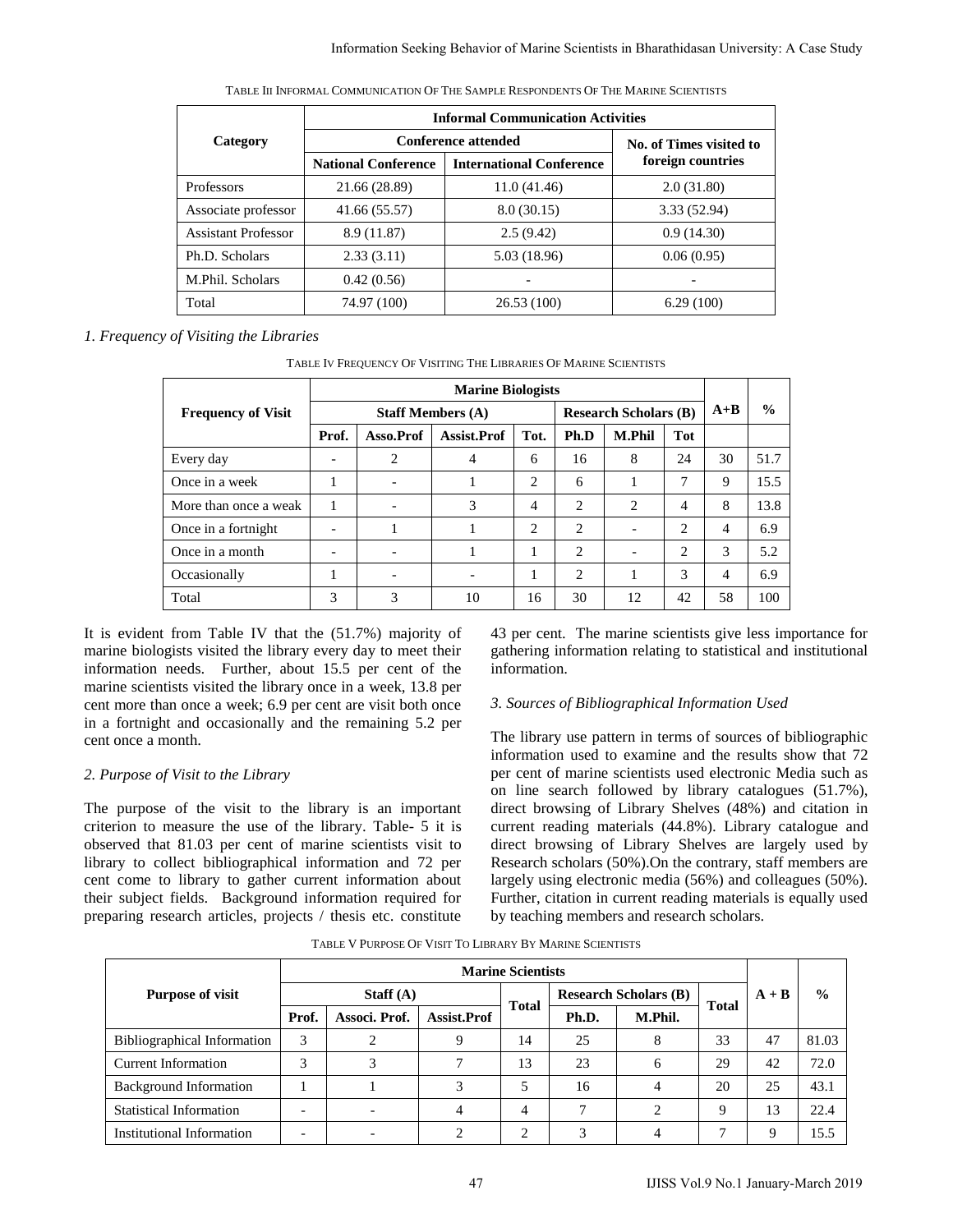|                                    |             |            |              | <b>Marine Scientists</b> |                              |         |              |         |         |
|------------------------------------|-------------|------------|--------------|--------------------------|------------------------------|---------|--------------|---------|---------|
| <b>Bibliographic Information</b>   | Staff $(A)$ |            |              | <b>Total</b>             | <b>Research Scholars (B)</b> |         | <b>Total</b> | $A + B$ | $%$ age |
|                                    | Prof.       | Assoc.Prof | Assist.Prof  |                          | Ph.D.                        | M.Phil. |              |         |         |
| Library catalogue                  | 3           | 3          | 9            | 15                       | 14                           |         | 15           | 30      | 51.7    |
| Colleagues                         |             |            | 6            | 8                        | 14                           |         | 15           | 23      | 39.6    |
| Direct Browsing of Library Shelves |             | $\bigcap$  | 4            | 7                        | 16                           | 5       | 21           | 28      | 48      |
| Experts in the field               | $\bigcap$   | 3          | 3            | 8                        | 6                            |         | 6            | 14      | 24      |
| Citation in current reading        | $\bigcap$   | $\bigcap$  | 6            | 10                       | 15                           | ↑       | 17           | 27      | 46.5    |
| Electronic media                   | ◠           |            | $\mathbf{r}$ | 10                       | 24                           | 8       | 32           | 42      | 72      |

## TABLE VI SOURCES OF BIBLIOGRAPHIC INFORMATION USED BY MARINE SCIENTISTS

## *E. Use of Library Services*

TABLE VII RESPONDENTS OPINION ABOUT THE LIBRARY SERVICES

|                                  |              | <b>Marginally</b> |              | <b>Substantially</b> | Completely     | Total $(\% )$ |           |
|----------------------------------|--------------|-------------------|--------------|----------------------|----------------|---------------|-----------|
| <b>Library Services</b>          | <b>Staff</b> | Res. Sch          | <b>Staff</b> | Res. Sch             | <b>Staff</b>   | Res. Sch      |           |
| Loan of books                    |              | 13                | 8            | 12                   | 5              | 6             | 45 (77.5) |
| Reference Service                | $\Omega$     |                   | 8            | 16                   | 6              | 13            | 50(86.0)  |
| <b>Bibliographical Service</b>   | 7            | 10                | 4            | 11                   | 5              | 5             | 42 (72.0) |
| <b>Current Awareness Service</b> |              | 8                 | 4            | 7                    | 3              | 7             | 30(51.7)  |
| Database Search                  | 3            |                   | 3            | 7                    |                | 7             | 27(46.0)  |
| Inter library loan               | 4            | 4                 | 3            | 10                   | $\mathfrak{D}$ | 6             | 30(51.7)  |
| Reprographic Service             | 2            | $\overline{4}$    | 6            | 8                    | $\overline{4}$ | 14            | 38(65.5)  |
| Journal / Periodical circulation |              | 3                 | 2            | 5                    | 5              | 11            | 27(46.0)  |

TABLE VIII RESPONDENTS OPINION ABOUT THE LEVEL OF MOTIVATION OF INFORMATION SEEKING

|            |                                                                                                                                                                                                                                                                                                                                                                                                                                               |                          |                                  |                |                   |                                                                                     | <b>Marine Scientists</b>                                                                                                                                                                                                                                                                                |                  |                |                                        |                |                                  |           |                               |
|------------|-----------------------------------------------------------------------------------------------------------------------------------------------------------------------------------------------------------------------------------------------------------------------------------------------------------------------------------------------------------------------------------------------------------------------------------------------|--------------------------|----------------------------------|----------------|-------------------|-------------------------------------------------------------------------------------|---------------------------------------------------------------------------------------------------------------------------------------------------------------------------------------------------------------------------------------------------------------------------------------------------------|------------------|----------------|----------------------------------------|----------------|----------------------------------|-----------|-------------------------------|
|            | <b>Bibliographic Information</b>                                                                                                                                                                                                                                                                                                                                                                                                              |                          |                                  |                | Staff $(A)$       |                                                                                     |                                                                                                                                                                                                                                                                                                         |                  |                | <b>Research Scholars (B)</b>           |                | $A + B$                          |           | $%$ age                       |
|            |                                                                                                                                                                                                                                                                                                                                                                                                                                               |                          | Prof.                            |                | Assoc.Prof        | Assist.Prof                                                                         | <b>Total</b>                                                                                                                                                                                                                                                                                            | Ph.D.            |                | M.Phil.                                | <b>Total</b>   |                                  |           |                               |
|            | Library catalogue                                                                                                                                                                                                                                                                                                                                                                                                                             |                          | 3                                |                | 3                 | 9                                                                                   | 15                                                                                                                                                                                                                                                                                                      | 14               |                | $\mathbf{1}$                           | 15             | 30                               |           | 51.7                          |
| Colleagues |                                                                                                                                                                                                                                                                                                                                                                                                                                               |                          | $\mathbf{1}$                     |                | $\mathbf{1}$      | 6                                                                                   | 8                                                                                                                                                                                                                                                                                                       | 14               |                | 1                                      | 15             | 23                               |           | 39.6                          |
|            | Direct Browsing of Library Shelves                                                                                                                                                                                                                                                                                                                                                                                                            |                          | $\mathbf{1}$                     |                | $\overline{2}$    | 4                                                                                   | 7                                                                                                                                                                                                                                                                                                       | 16               |                | 5                                      | 21             | 28                               |           | 48                            |
|            | Experts in the field                                                                                                                                                                                                                                                                                                                                                                                                                          |                          | $\overline{c}$                   |                | 3                 | 3                                                                                   | 8                                                                                                                                                                                                                                                                                                       | 6                |                |                                        | 6              | 14                               |           | 24                            |
|            | Citation in current reading                                                                                                                                                                                                                                                                                                                                                                                                                   |                          | $\mathbf{2}$                     |                | $\mathbf{2}$      | 6                                                                                   | 10                                                                                                                                                                                                                                                                                                      | 15               |                | 2                                      | 17             | 27                               |           | 46.5                          |
|            | Electronic media                                                                                                                                                                                                                                                                                                                                                                                                                              |                          | $\overline{2}$                   |                | $\mathbf{1}$      | $\tau$                                                                              | 10                                                                                                                                                                                                                                                                                                      | 24               |                | $\,8\,$                                | 32             | 42                               |           | 72                            |
|            | The prime objective of collection, storage and organization<br>of information in the university library is to facilitate the<br>academic community to exploit and harness fully the<br>resources of the library effective library services bring about<br>a functional library (Ranganathan, 2015). The modern<br>academic libraries are required to use modern information<br>techniques and services. From the table- of the use of library |                          |                                  |                |                   | TABLE VII RESPONDENTS OPINION ABOUT THE LIBRARY SERVICES                            | Bibliographical service (72 %) and Reprographic service<br>65.5 %<br>Bibliographical service are largely used by research<br>scholars. On the contrary, staff members are largely used in<br>the same conditions. Further, Inter library loan service is<br>equally used by staff and research scholar. |                  |                | .Reference service, loans of books and |                |                                  |           |                               |
|            | <b>Library Services</b>                                                                                                                                                                                                                                                                                                                                                                                                                       |                          |                                  |                | <b>Marginally</b> |                                                                                     | Substantially                                                                                                                                                                                                                                                                                           |                  |                | Completely                             |                | Total (%)                        |           |                               |
|            |                                                                                                                                                                                                                                                                                                                                                                                                                                               |                          |                                  | <b>Staff</b>   | Res. Sch          | <b>Staff</b>                                                                        |                                                                                                                                                                                                                                                                                                         | Res. Sch         | <b>Staff</b>   |                                        | Res. Sch       |                                  |           |                               |
|            | Loan of books                                                                                                                                                                                                                                                                                                                                                                                                                                 |                          |                                  | 1              | 13                | 8                                                                                   |                                                                                                                                                                                                                                                                                                         | 12               | 5              |                                        | 6              | 45 (77.5)                        |           |                               |
|            | Reference Service                                                                                                                                                                                                                                                                                                                                                                                                                             |                          |                                  | $\theta$       | 7                 | 8                                                                                   |                                                                                                                                                                                                                                                                                                         | 16               | 6              |                                        | 13             | 50(86.0)                         |           |                               |
|            | <b>Bibliographical Service</b>                                                                                                                                                                                                                                                                                                                                                                                                                |                          |                                  | $\tau$         | 10                | $\overline{4}$                                                                      |                                                                                                                                                                                                                                                                                                         | 11               | 5              |                                        | 5              | 42 (72.0)                        |           |                               |
|            | <b>Current Awareness Service</b>                                                                                                                                                                                                                                                                                                                                                                                                              |                          |                                  | 1              | 8                 | $\overline{4}$                                                                      |                                                                                                                                                                                                                                                                                                         | $\tau$           | 3              |                                        | $\tau$         | 30(51.7)                         |           |                               |
|            | Database Search                                                                                                                                                                                                                                                                                                                                                                                                                               |                          |                                  | 3              | 7                 | 3                                                                                   |                                                                                                                                                                                                                                                                                                         | $\boldsymbol{7}$ | $\mathbf{1}$   |                                        | $\overline{7}$ | 27(46.0)                         |           |                               |
|            |                                                                                                                                                                                                                                                                                                                                                                                                                                               |                          |                                  |                |                   |                                                                                     |                                                                                                                                                                                                                                                                                                         |                  |                |                                        |                |                                  |           |                               |
|            | Inter library loan                                                                                                                                                                                                                                                                                                                                                                                                                            |                          |                                  | 4              | 4                 | 3                                                                                   |                                                                                                                                                                                                                                                                                                         | 10               | 2              |                                        | 6              | 30(51.7)                         |           |                               |
|            | Reprographic Service                                                                                                                                                                                                                                                                                                                                                                                                                          |                          |                                  | $\overline{2}$ | $\overline{4}$    | 6                                                                                   |                                                                                                                                                                                                                                                                                                         | $\,8\,$          | $\overline{4}$ |                                        | 14             | 38 (65.5)                        |           |                               |
|            | Journal / Periodical circulation                                                                                                                                                                                                                                                                                                                                                                                                              |                          |                                  | 1              | 3                 | $\overline{c}$                                                                      |                                                                                                                                                                                                                                                                                                         | 5                | 5              |                                        | 11             | 27(46.0)                         |           |                               |
|            |                                                                                                                                                                                                                                                                                                                                                                                                                                               |                          | <b>Non</b>                       |                | Weakest           | TABLE VIII RESPONDENTS OPINION ABOUT THE LEVEL OF MOTIVATION OF INFORMATION SEEKING | Average                                                                                                                                                                                                                                                                                                 |                  |                | Fairly                                 |                | <b>Strongly</b>                  |           |                               |
|            | <b>Level of Motivation</b>                                                                                                                                                                                                                                                                                                                                                                                                                    | <b>Staff</b>             | <b>Motivation</b><br>Res.<br>Sch | <b>Staff</b>   | <b>Motivation</b> | Res.<br><b>Staff</b><br>Sch                                                         | <b>Motivation</b><br>Res.<br>Sch                                                                                                                                                                                                                                                                        |                  | <b>Staff</b>   | <b>Motivation</b><br>Res.<br>Sch       | <b>Staff</b>   | <b>Motivation</b><br>Res.<br>Sch |           |                               |
|            | Preparation for Class                                                                                                                                                                                                                                                                                                                                                                                                                         | L,                       | 5                                |                |                   | $\mathbf{1}$<br>$\mathbf{1}$                                                        |                                                                                                                                                                                                                                                                                                         | 8                | $\mathbf{1}$   | 5                                      | 13             | $\mathfrak{Z}$                   | 37(63.8)  |                               |
|            | General Awareness for<br>New Knowledge                                                                                                                                                                                                                                                                                                                                                                                                        | $\overline{\phantom{a}}$ | $\mathbf{1}$                     | $\overline{a}$ |                   | 3<br>$\overline{4}$                                                                 |                                                                                                                                                                                                                                                                                                         | $\tau$           | 3              | 12                                     | 9              | 8                                | 47(81.0)  |                               |
|            | Participation in Seminar /<br>Conferences                                                                                                                                                                                                                                                                                                                                                                                                     | Ĭ.                       | $\mathbf{1}$                     | $\overline{a}$ |                   | 3<br>$\overline{c}$                                                                 | 8                                                                                                                                                                                                                                                                                                       |                  | 4              | 9                                      | 9              | 12                               | 48 (82.7) |                               |
|            | Increase of Promotional<br>opportunities                                                                                                                                                                                                                                                                                                                                                                                                      | ÷,                       | 7                                | $\overline{a}$ |                   | $\overline{2}$<br>$\overline{4}$                                                    |                                                                                                                                                                                                                                                                                                         | 4                | $\overline{4}$ | 6                                      | 6              | 3                                |           |                               |
| Teaching   | Write and Published Papers                                                                                                                                                                                                                                                                                                                                                                                                                    | $\mathbf{1}$             | 3                                | $\overline{a}$ |                   | 3<br>$\overline{a}$                                                                 |                                                                                                                                                                                                                                                                                                         | 9                | $\overline{4}$ | 10                                     | 11             | 11                               | 52 (89.6) | <b>Total</b><br>(%)<br>36(62) |